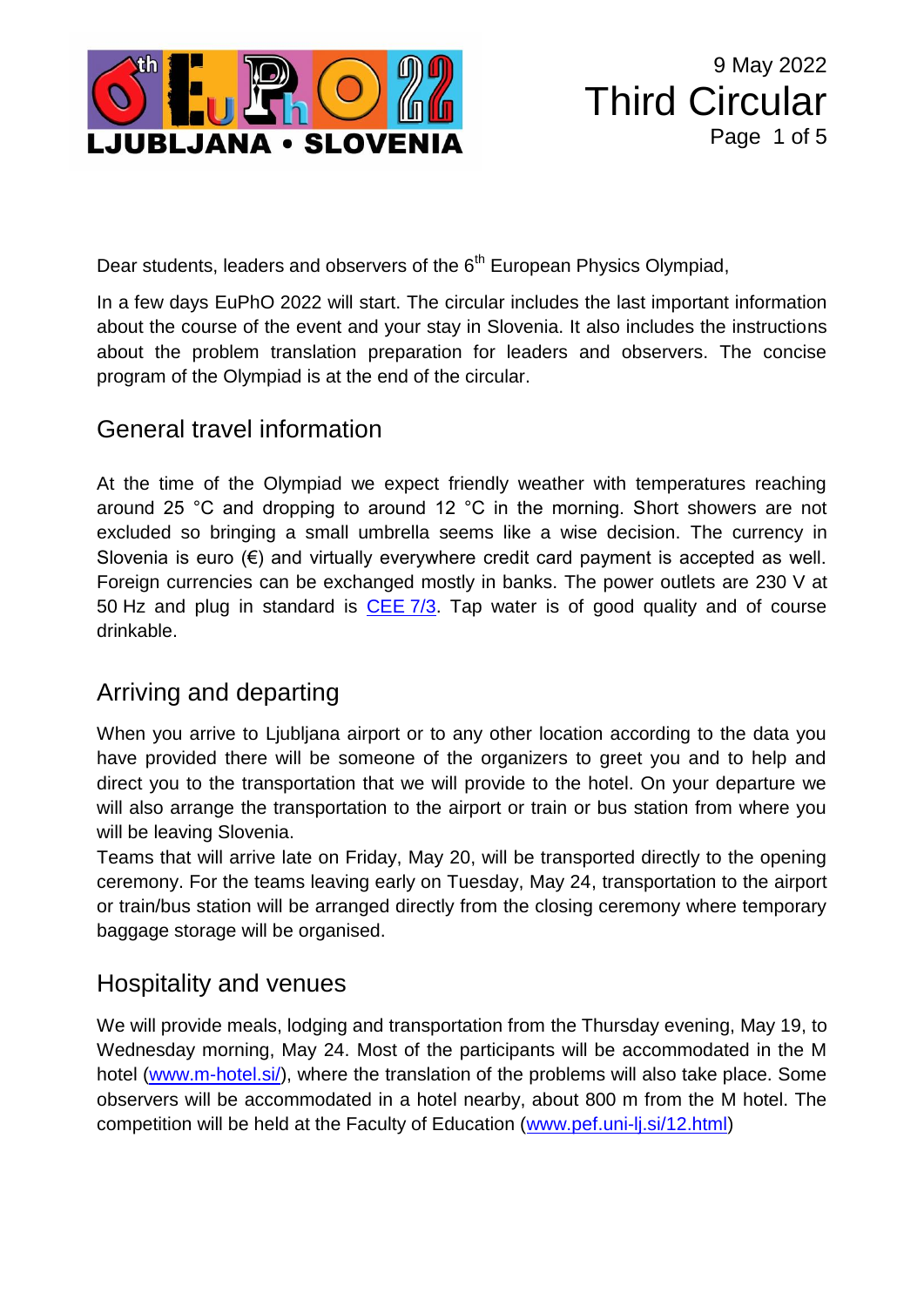

9 May 2022 Third Circular Page 2 of 5

#### Problem Translation

The official language of EuPhO is English, the team leader translates the problems into the native language of his/her team members, and may acts as a translator during moderations if needed. Problem text translation will take place early in the morning before the examination. **We will not be providing laptops for team leaders and observers to perform the translations.** We kindly ask you to bring your own laptop with a functioning Wi-Fi connectivity.

The translations will take place on *[Overleaf](https://www.overleaf.com/)*, a cloud-based LaTeX typesetting platform. The final PDF files will be submitted through an online form. The procedure during the translations will be the following:

- Accessing file for translation. During the translation you will be provided with a link to the problem text package in a form of a ZIP file.
- Translating in Overleaf. Sign up and log in to your Overleaf account. Select New Project and upload the ZIP file provided to you. Translate the text and download a PDF after recompiling the document with XeLaTeX (change the compiler under Menu  $\rightarrow$  Settings  $\rightarrow$  Compiler).
- No printouts will be available, you will check the PDF file on your screen before submitting.
- Submitting translated problems. You will be provided with a link to a form for submitting the translated file. When submitting you will be asked for the standard three-letter code of your country.

In order to get familiar with the Overleaf we will organize the testing session on Tuesday, May 17, at 19.00 CET (GMT 17.00). The Zoom link for the testing session will be sent to all team leaders over mail. During the testing session you will be translating the "*General instructions*" that you should then give to your students to read before Friday, May 20.

# Problem Translation

The organizers will not provide any calculators for the exams. Students have the responsibility to bring their own. Only a non-programmable and non-graphical scientific calculator is allowed.

To discourage any possible information exchange between team leaders and students during the problem translation stage, the cell phones of the students will be collected by the team guides. The phones will be collected during the evening before the examinations. Phones will be returned right after student exits the examination room.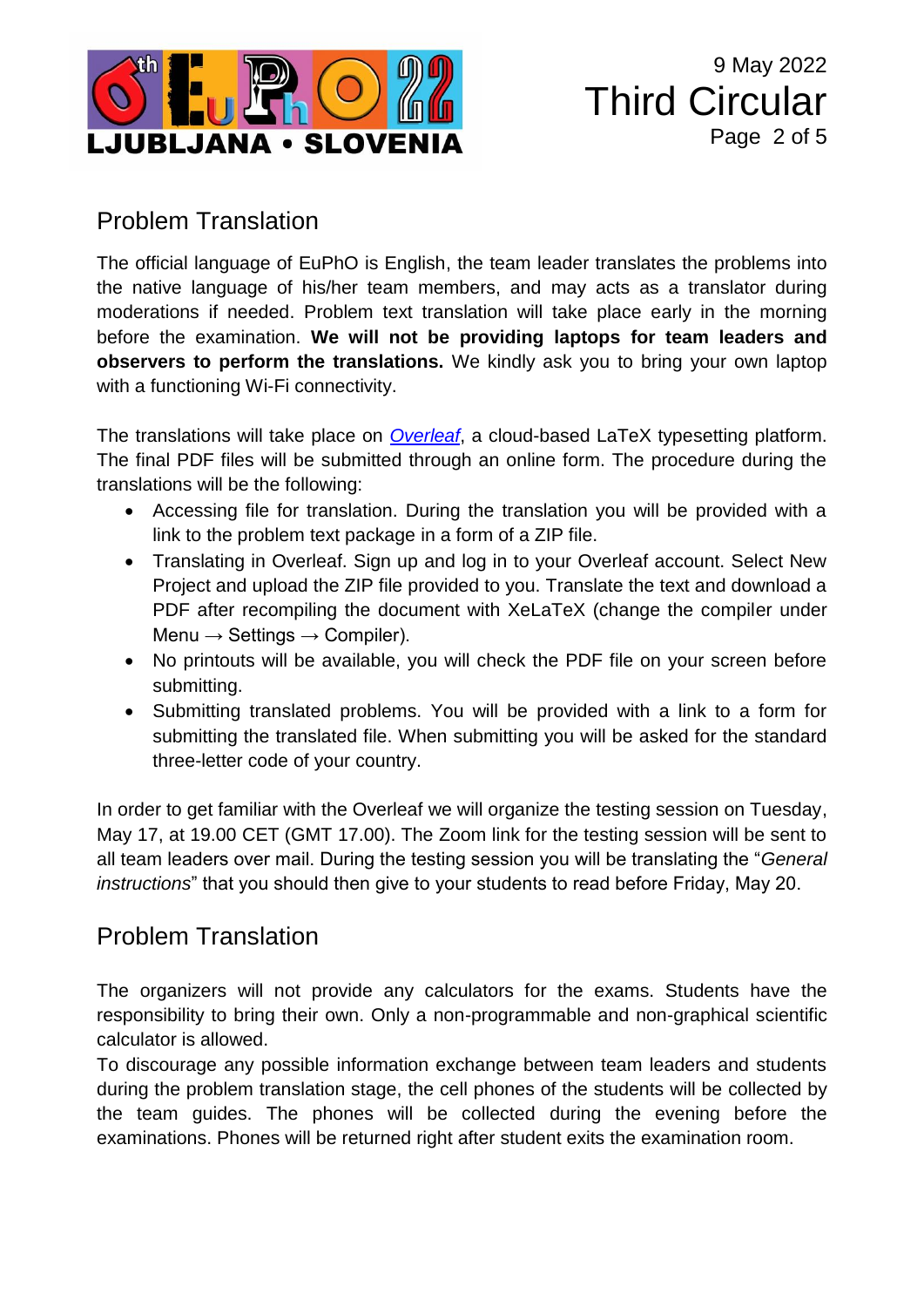

9 May 2022 Third Circular Page 3 of 5

#### **Important: Covid-19 note**

Although for now it looks like life in Slovenia will continue as if Covid 19 does not exist (the only restriction is the use of face masks in health facilities or pharmacies), the rules could change if the infection rate, which has been steadily falling for about a month, starts to rise again. We do not fear that the Olympiad could be jeopardised because of a possible new wave of Covid 19, but in a worst-case scenario, some restrictions could be imposed. So it is still advisable to follow the current situation of Covid 19 epidemic in Slovenia, the measures and regulations proposed by the National Institute of Public Health and implemented by the Slovenian government, etc. All this can be found (with a delay of a few days) at: [www.gov.si/en/topics/coronavirus-disease-covid-19/.](https://www.gov.si/en/topics/coronavirus-disease-covid-19/)

The situation may change and compliance with RV conditions will significantly reduce the possibility of complications when entering Slovenia or participating in planned EuPhO activities.

With best regards,

Welc

**prof. Jaan Kalda dr. Jurij Bajc**

u Vir

Tallinn University of Technology Faculty of Education, University of Ljubljana president of EuPhO chairman of the local organizing committee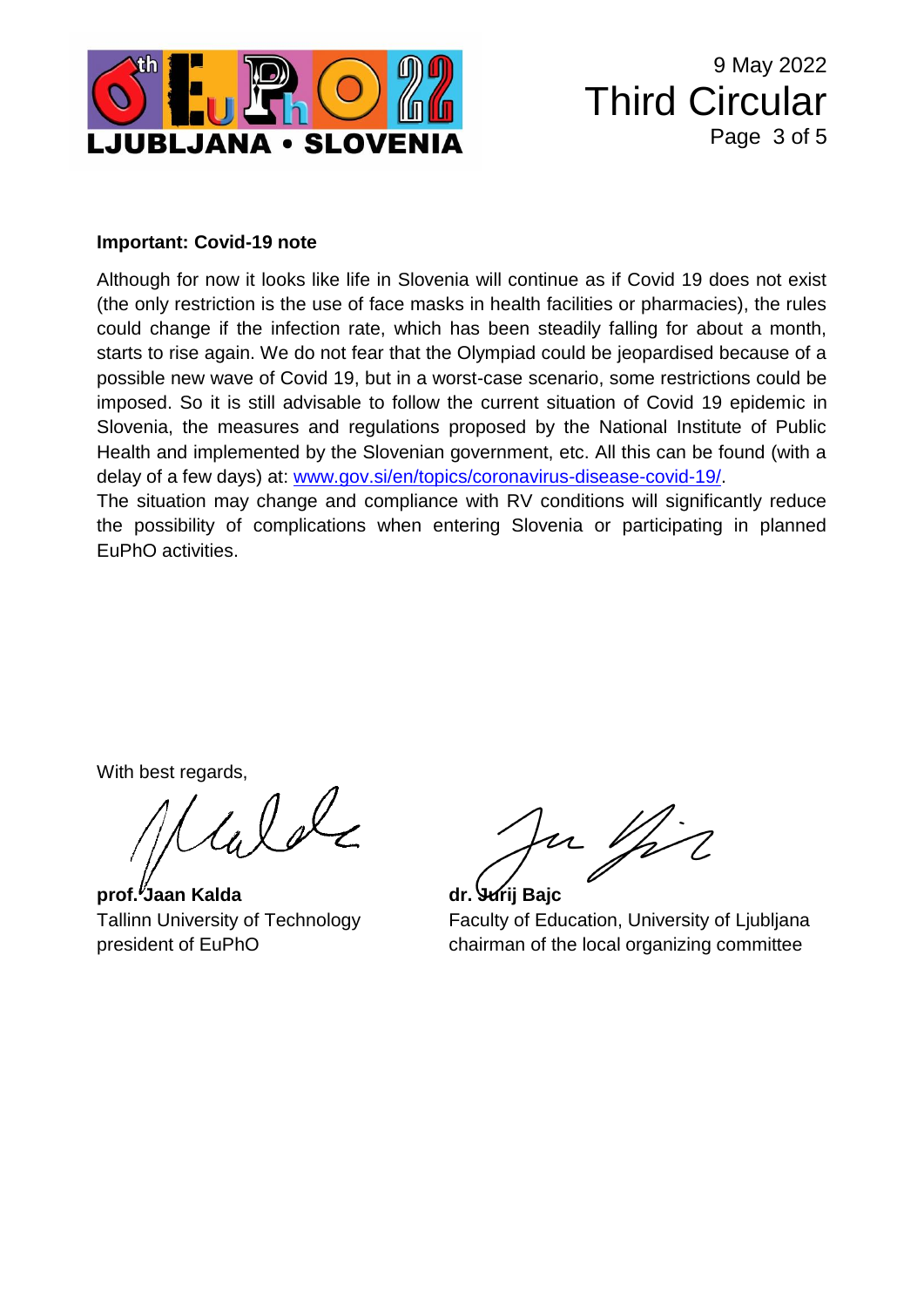

9 May 2022 Third Circular Page 4 of 5

# Students' program

|               | Time                | Event                             | Location                             |  |
|---------------|---------------------|-----------------------------------|--------------------------------------|--|
|               | $\rightarrow$ 17.15 | Arrival and registration          | M hotel                              |  |
| May 20        | 17.30               | Bus departure                     | M hotel $\rightarrow$ FMF            |  |
|               | 18.00               | Opening ceremony                  | <b>FMF</b>                           |  |
|               | 18.45               | Welcome reception                 | <b>FMF</b>                           |  |
|               | 21.00               | Bus departure                     | $\overline{FMF} \rightarrow M$ hotel |  |
|               |                     |                                   |                                      |  |
|               | $\rightarrow$ 07.45 | <b>Breakfast</b>                  | M hotel                              |  |
|               | 08.00               | Bus departure                     | M hotel $\rightarrow$ PEF            |  |
|               | 09.00               | <b>Experimental competition</b>   | <b>PEF</b>                           |  |
| May 21        | 14.00               | Lunch, meeting leaders            | <b>PEF</b>                           |  |
|               | 15.00               | Free time in Ljubljana            | City                                 |  |
|               | 19.00 $\rightarrow$ | <b>Dinner</b>                     | M hotel                              |  |
|               |                     |                                   |                                      |  |
|               | $\rightarrow$ 07.45 | <b>Breakfast</b>                  | M hotel                              |  |
|               | 08.10               | Bus departure                     | M hotel $\rightarrow$ PEF            |  |
|               | 09.00               | Theoretical competition           | PEF                                  |  |
|               | 14.00               | Lunch                             | <b>PEF</b>                           |  |
| May 22        | 15.00               | Excursion Škocjan caves           | $PEF \rightarrow \text{Škocjan}$     |  |
|               | 20.30               | <b>Dinner</b>                     | M hotel                              |  |
|               | 21.30 $\rightarrow$ | Meeting leaders                   | M hotel                              |  |
|               |                     |                                   |                                      |  |
|               | $\rightarrow$ 07.45 | <b>Breakfast</b>                  | M hotel                              |  |
|               | 08.00               | <b>Preparation for Moderation</b> | M hotel                              |  |
| May 23        | $09.00 - 13.30$     | Moderation / Free time            | M hotel / City                       |  |
|               | 13.00 - 15.00       | Lunch                             | M hotel                              |  |
|               | 14.30 - 18.00       | Moderation / Free time            | M hotel / City                       |  |
|               | 19.00               | Mayor of Ljubljana reception      | Kino Šiška                           |  |
|               | 20.30               | Concert - Koala Voice             | Kino Šiška                           |  |
|               |                     |                                   |                                      |  |
|               | $\rightarrow$ 08.45 | <b>Breakfast</b>                  | M hotel                              |  |
| <b>May 24</b> | 09.20               | Bus departure                     | M hotel $\rightarrow$ CD             |  |
|               | 10.00               | Closing ceremony                  | <b>CD</b>                            |  |
|               | 12.00               | Farewell reception                | CD                                   |  |
|               | 13.30               | <b>Bus departure</b>              | $CD \rightarrow M$ hotel             |  |
|               | 14.00 $\rightarrow$ | Departures                        | M hotel                              |  |